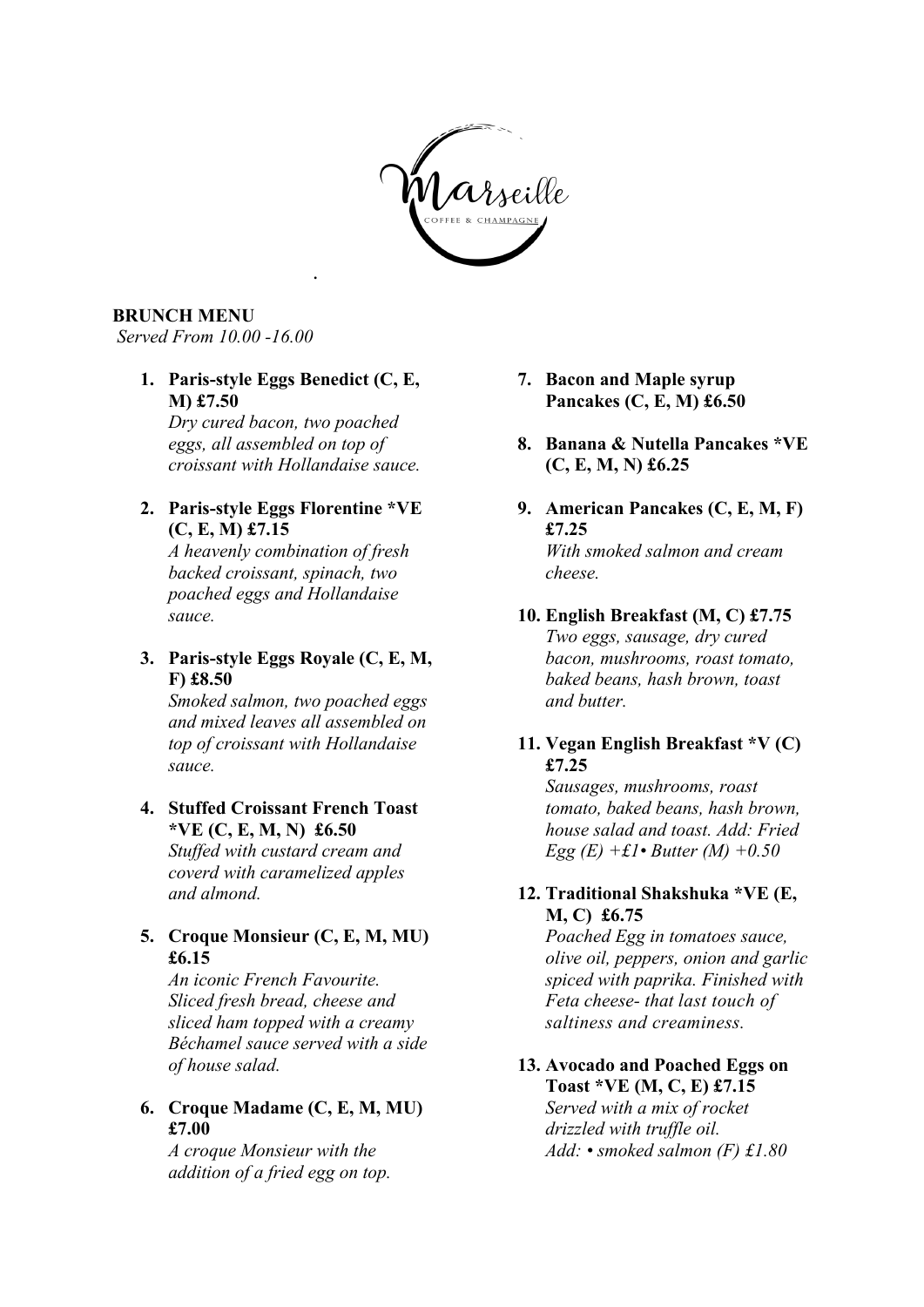## **APPETIZERS**

## **1. Bruschetta Trio \*VE (C, M) £7.25**

*Classic Italian bruschetta with tomatoes and mozzarella, Roast peppers and soft cheese, Roast beef and pesto bruschetta.*

#### **2. Grilled Garlic Butter Prawns (CR, M) £8.50**

*Grilled king prawns served in a sweet chilli and garlic sauce and sliced baguette.*

#### **3. Scallops (CR, M) £9.95**

*French Classic: served with lemon cream sauce and cunchy vegetables.*

#### **4. Ricotta Aubergine Rolls \*VE £6.50**

*Served with tomato sauce.*

## **5. Frogs Legs (M, C) £7.95**

*Pan fried frog legs in creamy blue cheese sauce served with side of sliced baguette.*

#### **6. Beef Carpaccio (N) £8.95**

*Served with rocket salad, lemon and parmesan.*

## **7. Prosciutto and Melon £6.95**

*The savoury ham and sweet melon are wonderful partners served with rocket salad and balsamic vinegar* 

## **8. Cheese Board Selection \*VE (M, C, N) £7.40**

*Selection of Blue Cheese, Parmesan and Brie served with Habanero Chilli Jam, honey, nuts and crackers.*

#### **SOUPS**

**1. Soupe a L'oignon (C, M) £5.50**  *This is a traditional French Soup made of onions and beef stock, served with a slice of bread and melted cheese on top*

# **2. Marseille Seafood Soup (F, CR, MO, CE, C) £6.25**

*Another traditional soup is fish and mix seafood soup of Marseille, all the flavours of the Provençal coasts are found in this soup. Served with slice of bread.*

## **SALADS**

- **1. Chicken Caesar Salad (C, M, E) £8.95**  *Romaine lettuce, grilled chicken, crunchy croutons, parmesan and a creamy Caesar dressing*.
- **2. Timbale of Quinoa Salad (F) £9.50** *Quinoa salad, avocado, mango and salmon Healthy Delicious*
- **3. Vegan Timbale of Quinoa Salad (\*V) £7.50** *Quinoa salad, avocado, mango and fennel Healthy Delicious*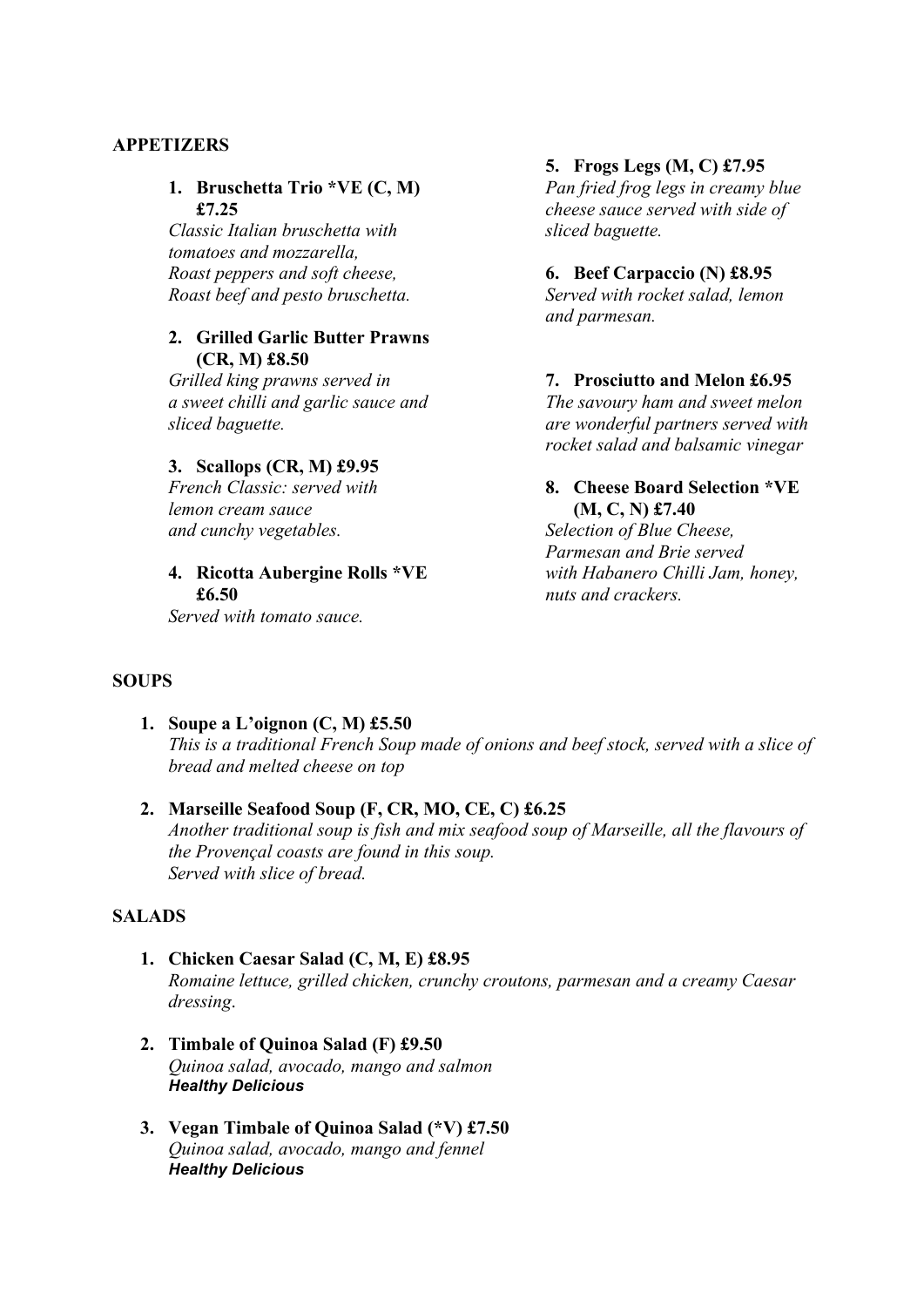## **MAIN COURSE**

# **1. Duck Breast (M) £17.50**

*Duck Breast served with Dauphinoise potatoes, fried leek, Malbec and blueberries sauce.*

**2. Beef Steak (M) £19.50** 

*Served with a side choice: • French Fries • Sweet Potatoes Fries +£1 Sauce: •Peppercorn Sauce • Blue cheese sauce*

#### **3. Chicken Breast (M) £14.50**

*Served with pan fried green beans drizzled with truffle oil, red cabbage salad and basil infused green oil.*

# **PASTA**

**7. Seafood Pasta (C, E, CR, MO, M) £14.95** 

*Linguine cooked al dente and tossed with homemade tomato sauce and a mix of shrimps, clams and mussels.*

## **4. Pork Fillet (M) £14.95** *Bacon wrapped pork filet served with black Truffle cream sauce, ratatouille potato on dried tomato pesto base.*

- **5. Salmon Steak (F, M) £18.95** *Served with green peas puree, buttery peas, fresh vegetable salad and parmesan rice.*
- **6. Vegan Teriyaki Tofu \*V £14.50** *Served with mix of quinoa.*
- **8. Carbonara of Dreams (C, E, M) £14.50**

*Spaghetti cooked al dente and tossed with crispy bacon and our carbonara sauce that contains egg yolk and freshly ground black pepper.*

#### **BURGER LOVERS**

**9. Chef's Burger & Chips (C, MU) £9.95**   *Grilled beef patty/chicken, a double portion of melted cheese, caramelised onion, lettuce, tomatoes, streaky bacon, pickled cucumber and our chef's special burger sauce.*

## **SIDE & SAUCES**

- **1. French Fries £2.50**
- **2. Sweet Potato Fries £3.50**
- **3. Teriyaki Grilled Vegetables £4.50**
- **4. Parmesan rice £4.00**
- **5. Toasted Bread (2 slices) £1.00**
- **6. House Salad £2.95**